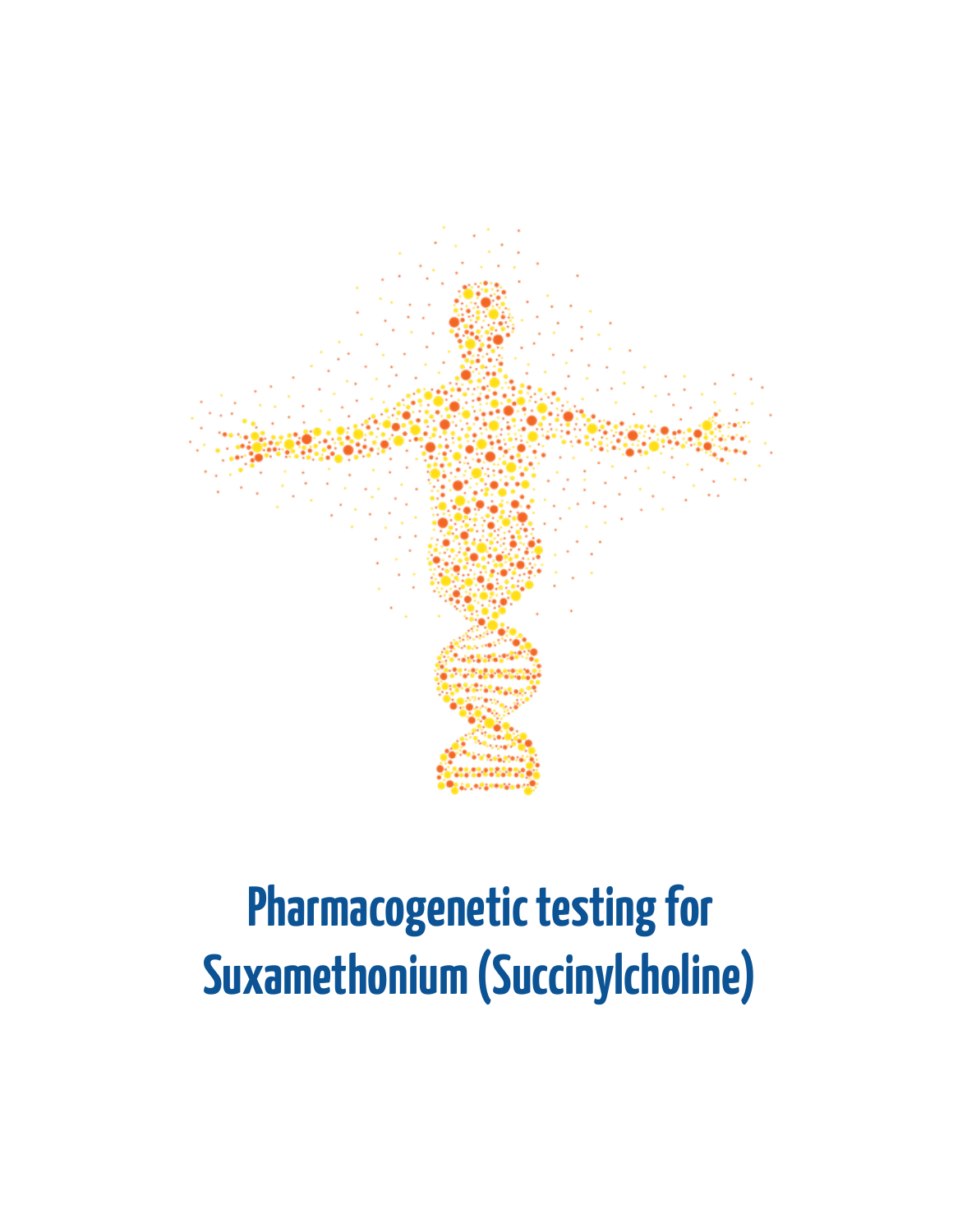# **Pharmacogenetic testing for Suxamethonium (Succinylcholine)**

Suxamethonium (Succinylcholine) is an adjunct to general anesthesia, to facilitate tracheal intubation, and to provide skeletal muscle relaxation during surgery or mechanical ventilation. Succinylcholine, is a fast-acting depolarising muscle relaxant and is widely used in clinical settings. Succinylcholine is an analog of the neurotransmitter acetylcholine. The molecule binds non-competitively and therefore the binding cannot be reversed and recovery is spontaneous.

The molecule is metabolised by the BChE enzyme encoded by the *BCHE* gene. Patients with normal *BCHE* gene hydrolyze 90% of the injected drug dose before it reaches nerve synapse in the muscle. In contrast, subjects with an abnormal BChE gene results in a huge overdose leading to prolonged muscle paralysis, a serious and potentially lethal adverse drug response. Apart from succinylcholine containing drugs Quelicin & Anectine, the gene also is involved in metabolism of mivacurium, ester local anesthetics particularly chloroprocaine.

The prevalence of *BCHE* deficiency varies with population as well as ethnic subgroups. The incidence is approximately 1 in 100,000 individuals of European or American descent being homozygous for the variant, whereas some ethnic subgroups, including the Vysya community of India have a high prevalence of approximately 4 $% ^{1}$ .

Apart from genetic factors, acquired conditions affecting BChE enzyme activity include liver diseases like cirrhosis, acute hepatitis, liver abscesses; renal diseases; malnutrition; pregnancy; HELLP syndrome; Malignancy like hepatic carcinoma, lung, gastrointestinal, genitourinary malignancies and breast cancer; cardiopulmonary bypass.

The reduction seen in many of the acquired conditions may be of little clinical significance but in combination with a genetic variant, relevant condition, or presence of a particular drug, the reduction may be a contributing factor to adverse side effect.



#### **Pharmacogenetic testing is recommended on the USFDA Drug label**

The US FDA-approved label warns that individuals who are carriers of the atypical variant of the plasma cholinesterase gene ( $BCHE$ ) are at risk of prolonged apnea if administered succinylcholine. The US FDA-approved label<sup>2</sup> contraindicates succinylcholine for individuals carrying one of many genetic variants known to increase the risk of adverse side effect.

<sup>&</sup>lt;sup>1</sup> Soliday FK, Conley YP, Henker R. Pseudocholinesterase deficiency: a comprehensive review of genetic, acquired, and drug influences. AANA J. 2010 Aug;78(4):313-20.Review.PubMedPMID: 20879632.

<sup>&</sup>lt;sup>2</sup> The US FDA approved drug label as well as recommendations are available on the PharmGKB website https://www.pharmgkb.org/chemical/PA451522